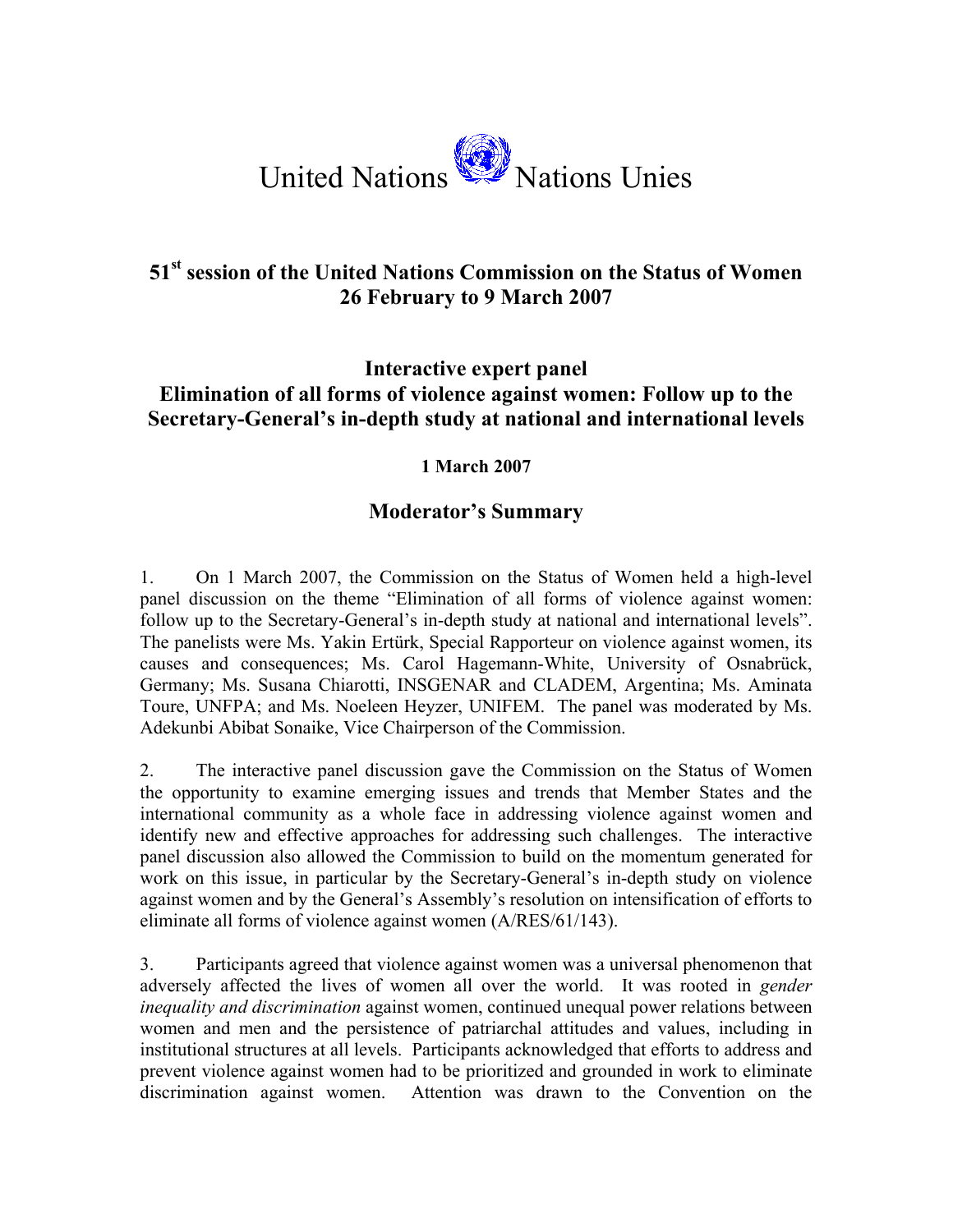Elimination of All Forms of Discrimination against Women which establishes measures to be taken by States to address discrimination as the root cause of violence against women. Since violence against women was also an *impediment to development*, participants underlined the need to include measures to combat such violence in national development strategies, including in poverty reduction strategies and strategies to meet the Millennium Development Goals. The need for international cooperation in tackling violence against women was noted.

4. Participants recognized that effectively tackling violence against women required *political will* and courage, and *commitment of resources*. Strong and clear political statements from the highest level of those in public leadership positions were instrumental in removing obstacles to eliminating violence against women. The dearth of resources available for initiatives to combat violence against women was acknowledged and viewed as an indication of a lack of serious commitment.

5. The need for sound *data and research* on causes, risk factors, prevalence and forms of violence against women was highlighted as such knowledge made different forms of violence against women visible, and served as basis for developing informed policy responses, effective laws and support services for victims. Data were also required to compile indicators to measure and track the impact of initiatives to combat violence against women. It was highlighted that even in data-rich countries, there was a lack of effective and comprehensive evaluation and monitoring of measures taken, including due to lack of resources committed to such work.

6. Participants also recognized that violence against women impacted on all aspects of women's lives. Concern was expressed about the inter-generational transmission of such violence, where children who witnessed violence in their homes may be more likely to experience, or perpetuate such violence as adults.

7. Participants stressed that efforts to address all forms of violence against women required a *holistic, comprehensive and well coordinated multi-disciplinary and multisectoral approach*. Development and implementation of such an approach required cooperation and coordination among various stakeholders so as to take advantage of their relative strengths. Participants highlighted the importance of working with nongovernmental organizations and civil society in developing initiatives for addressing and preventing all forms of violence against women. In this regard, participants recognized that the movement to raise awareness about and address violence against women had been initiated and sustained by women's groups and that grassroots level activists had a wealth of experience on successful interventions.

8. Participants provided many examples of initiatives to address violence against women, at the national, regional and international levels. While recognizing that different cultural settings required different approaches, including to change harmful practices and stereotypical attitudes, participants noted that cultural considerations could not provide justifications for violence against women.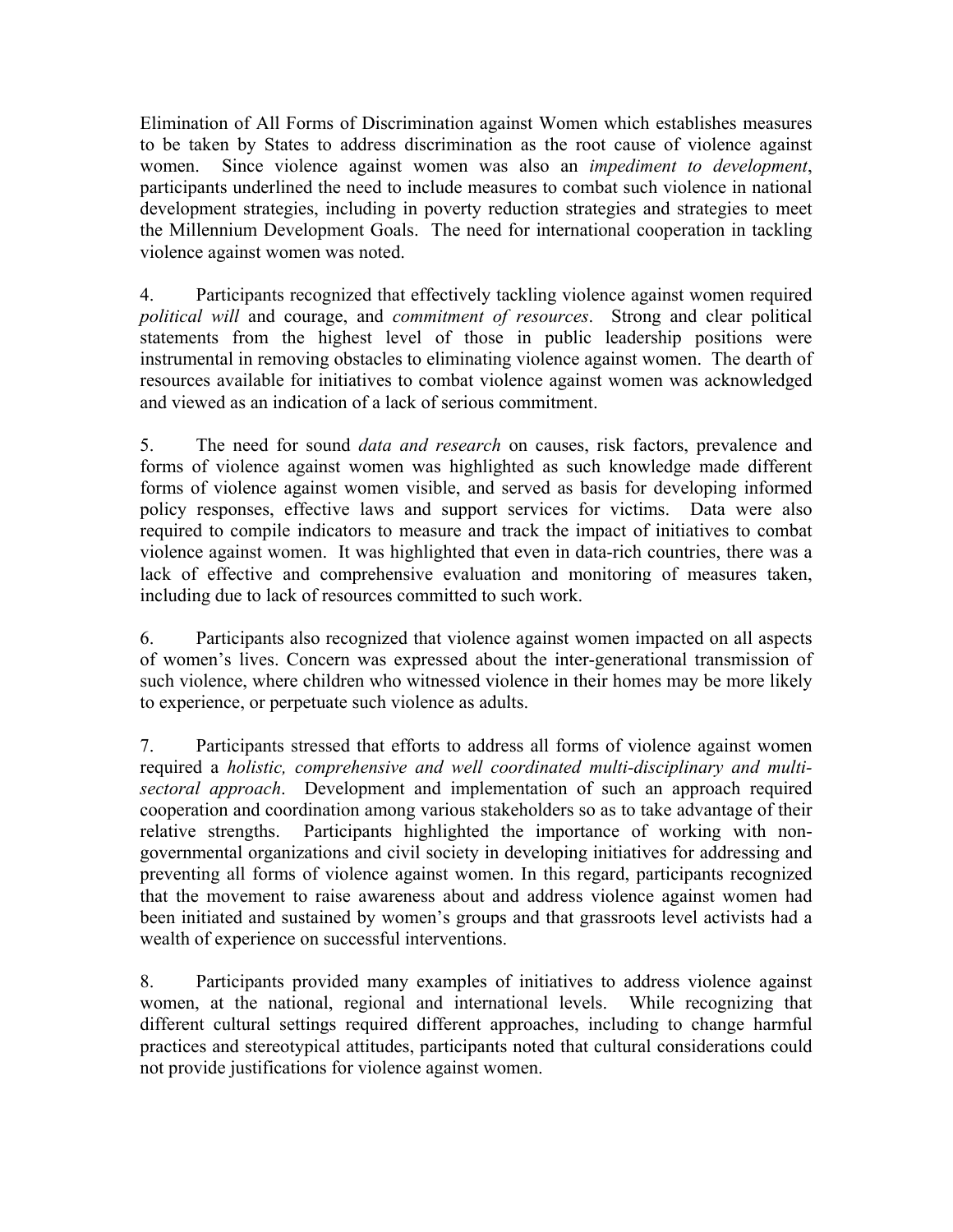9. At the national level, comprehensive *laws* on violence against women had been enacted that, among other things, broadened the definition of violence against women in light of experiences of women; widened the pool of victims protected by the law; incorporated both criminal and civil provisions, including protection orders; provided victim friendly procedures; incorporated prevention measures and economic and social rights; and established special courts, mechanisms, and/or procedures ensuring speedy justice for victims. The importance of involving women's groups and experts from legal, health, service and academic sectors in the drafting of such laws and policies was highlighted. The need for appropriate institutional frameworks to ensure implementation and monitoring of laws and policies was acknowledged, to enhance women's access to justice and end impunity of perpetrators. In addition, the importance of earmarking resources for work on violence against women in the national budget was emphasized.

11. In the area of *services* to victims/survivors of violence against women, participants emphasized the need to work in concert with, or support the work of, nongovernmental organizations who provide such services. Services such as shelters and hotlines and holistic service provision models such as "One-Stop Centers" that provided health services, counseling and legal services in one place were highlighted. At the same time, participants were concerned that lack of funding, or the insecurity of funding, for such services constituted a significant challenge in achieving quality and consistency in service provision.

12. Participants highlighted the importance of initiatives to *prevent* violence against women. Such initiatives had to be aimed at changing patriarchal cultural norms and practices and stereotypical conceptions of gender roles. Prevention strategies included changing stereotypical images of gender roles through working with the educational system and the media, and working with communities, and in particular with men and boys, to change accepted norms and cultural practices. The need to create a public discourse that challenges patriarchal norms was raised. It was suggested that an international study be conducted on male culture and strategies to change patriarchal cultures, which would include a compilation of "good practices" on the role of men and boys in bringing about an end to violence against women and girls. The value of working with non-traditional stakeholders, such as faith-based organizations, trade unions and community leaders, in efforts to prevent violence against women was acknowledged.

13. Among other promising initiatives to prevent and address violence against women were national observatories on violence against women; tribunals for women; multisectoral roundtables to guide policy formulation; data management systems; allocation of resources through gender-sensitive budgeting; and awareness-raising campaigns.

14. Participants noted the particular *vulnerabilities of certain groups* of women to becoming victims of violence, such as migrant women, female domestic workers, women living in situations of armed conflict or under foreign occupation and indigenous women. It was noted that poverty and lack of economic capacity could also increase women's vulnerability to violence. The vulnerability of children – and particularly the girl child – to violence called for specifically tailored measures.